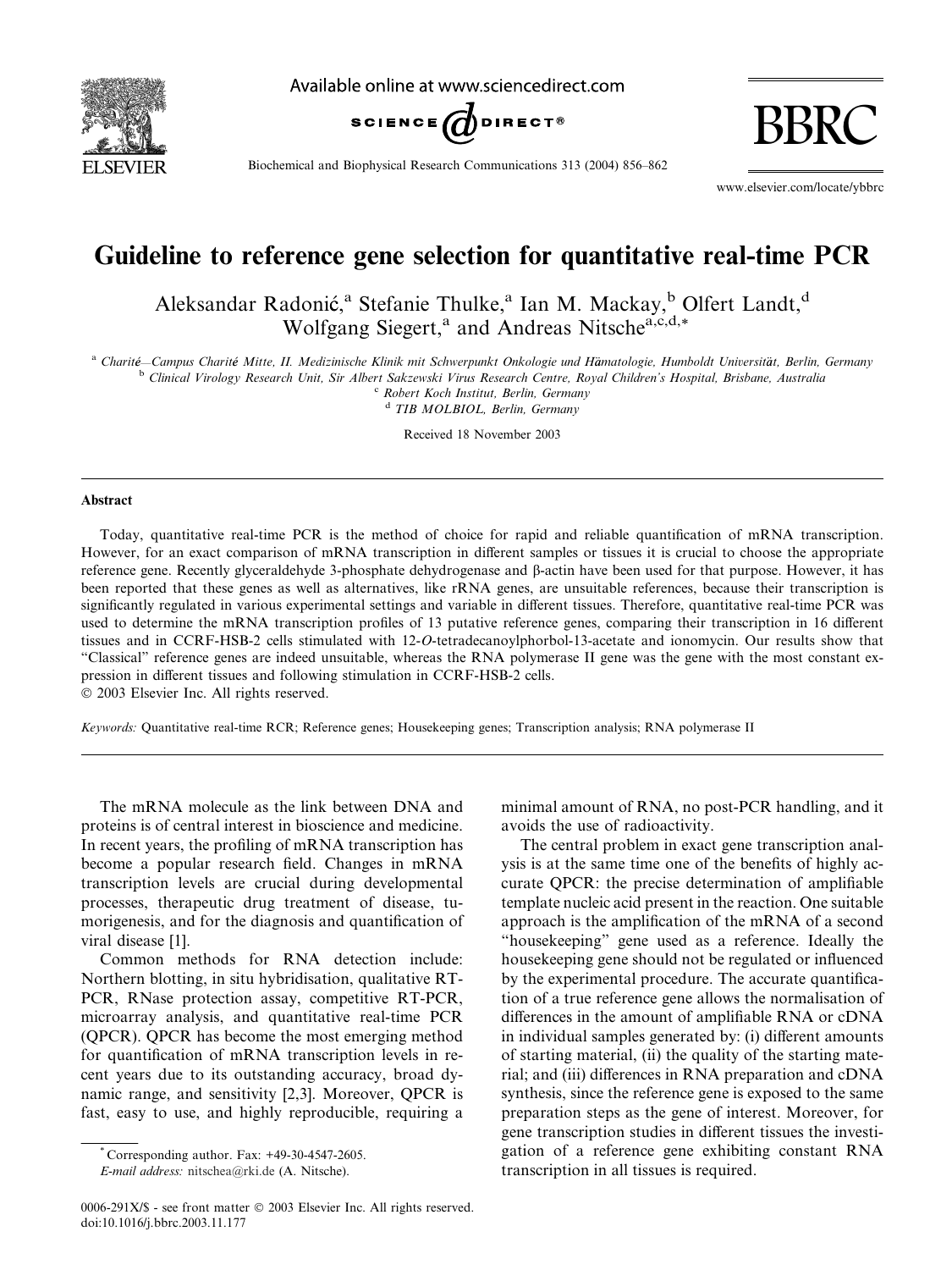Suzuki et al. [4] described that in 1999 over 90% of the RNA transcription analyses published in high impact journals, used only one reference gene. Prominent genes were glyceraldehyde 3-phosphate dehydrogenase (GAPDH), b-actin (Act), and 18S and 28S rRNAs. However, several publications agree with the finding that  $\beta$ -actin [5] and GAPDH [6–9] vary considerably and are consequently unsuitable references for RNA transcription analysis. Meanwhile, it has also been reported that for certain experiments the use of GAPDH can be superior to the use of 18S [10,11]. In order to

circumvent these problems, many other reference genes have been investigated, including hypoxanthine–guanine phosphoribosyltransferase (HPRT), peptidyl prolyl isomerase A (PPIA), glucose 6-phosphate dehydrogenase (G6PDH), TATA-Box binding protein (TBP), β2microglobulin ( $\beta$ 2M),  $\alpha$ -tubulin (Tub), porphobilinogen deaminase (PBGD), and the ribosomal protein L13 (L13). All genes tested so far are either more or less regulated and therefore of limited value as quantitative references [12–15]. While it seems unreasonable that the transcription of any gene in a living cell is absolutely

Table 1

Characteristics of primers, probes, and PCR efficiencies of the established assays

| Gene         | Oligo                                             | Sequence                                                                                | Accession<br>Nos. | $T_m$ <sup>(°C)</sup> | $E\%$ |
|--------------|---------------------------------------------------|-----------------------------------------------------------------------------------------|-------------------|-----------------------|-------|
| <b>GAPDH</b> | <b>GAPDH</b> s<br>GAPDH as<br><b>GAPDH TM</b>     | gAAggTgAAggTCggAgTC<br>gAAgATggTgATgggATTTC<br>F-CAAgCTTCCCgTTCTCAgCCT-p                | J02642            | 65                    | 100   |
| G6PDH        | G6PDH <sub>s</sub><br>G6PDH as<br><b>G6PDH TM</b> | ATCgACCACTACCTgggCAA<br>TTCTgCATCACgTCCCggA<br>F-AAgATCCTgTTggCAAATCTCAgCACCA-p         | X03674            | 68                    | 96    |
| <b>HPRT</b>  | HPRT <sub>s</sub><br>HPRT as<br><b>HPRT TM</b>    | CTCAACTTTAACTggAAAgAATgTC<br>TCCTTTTCACCAgCAAgCT<br>F-TTgCTTTCCTTggTCAggCAgTATAATC-p    | L29382            | 68                    | 99    |
| PBGD         | PBGD <sub>s</sub><br>PBGD as<br>PBGD TM           | ggCTgCAACggCggAA<br>CCTgTggTggACATAgCAATgATT<br>F-CggACAgTgTggTggCAACATTgAAA-p          | X04808            | 68                    | 98    |
| Alb          | ALB <sub>s</sub><br>ALB as<br><b>ALB TM</b>       | TgCCCTgTgCAgAAgACTATCTA<br>CgAgCTCAACAAgTgCAgTT<br>F-AAgTgACAgAgTCACCAAATgCTgCAC-p      | L00132            | 58                    | 96    |
| Act          | ACT s<br>ACT as<br><b>ACT TM</b>                  | AgCCTCgCCTTTgCCgA<br>CTggTgCCTggggCg<br>F-CCgCCgCCCgTCCACACCCgCCT-p                     | M10277            | 67                    | 99    |
| Tub          | TUB <sub>s</sub><br>TUB as<br>TUB TM              | TggAACCCACAgTCATTgATgA<br>TgATCTCCTTgCCAATggTgTA<br>F-AgATgCTgCCAATAACTATgCCCgAgg-p     | X01703            | 68                    | 96    |
| <b>TBP</b>   | TBP <sub>s</sub><br>TBP as<br>TBP TM              | TTCggAgAgTTCTgggATTgTA<br>TggACTgTTCTTCACTCTTggC<br>F-CCgTggTTCgTggCTCTCTTATCCTCAT-p    | M55654            | 65                    | 97    |
| L13          | L13s<br>$L13$ as<br>L13 TM                        | CggACCgTgCgAggTAT<br>CACCATCCgCTTTTTCTTgTC<br>F-CTgCCCCACAAAACCAAgCgAggCCT-p            | X56923            | 67                    | 99    |
| $\beta$ 2M   | $\beta$ 2M s<br>$\beta$ 2M as<br>$\beta$ 2M TM    | AgCgTACTCCAAAgATTCAggTT<br>ATgATgCTgCTTACATgTCTCgAT<br>F-TCCATCCgACATTgAAgTTgACTTACTg-p | J00115            | 67                    | 97    |
| <b>PPIA</b>  | PPIA <sub>s</sub><br>PPIA as<br>PPIA TM           | CATCTgCACTgCCAAgACTgAg<br>TgCAATCCAgCTAggCATg<br>F-TTCTTgCTggTCTTgCCATTCCTggA-p         | Y00052            | 68                    | 98    |
| <b>PLA</b>   | PLA <sub>s</sub><br>PLA as<br><b>PLA TM</b>       | AAgTTCTTgATCCCCAATgCTT<br>gTCTgATAggATgTgTTggTTgC<br>F-TATgCTTgTTgTgACTgATCgACAATCCCT-p | M86400            | 68                    | 97    |
| <b>RPII</b>  | RPII <sub>s</sub><br>RPII as<br><b>RPII TM</b>    | gCACCACgTCCAATgACAT<br>gTgCggCTgCTTCCATAA<br>F-TACCACgTCATCTCCTTTgATggCTCCTAT-p         | X74870            | 67                    | 100   |

 $T<sub>m</sub>$ , melting temperature; E, PCR efficiency; F, FAM label; T, TAMRA carrying thymidine; p, 3' phosphate.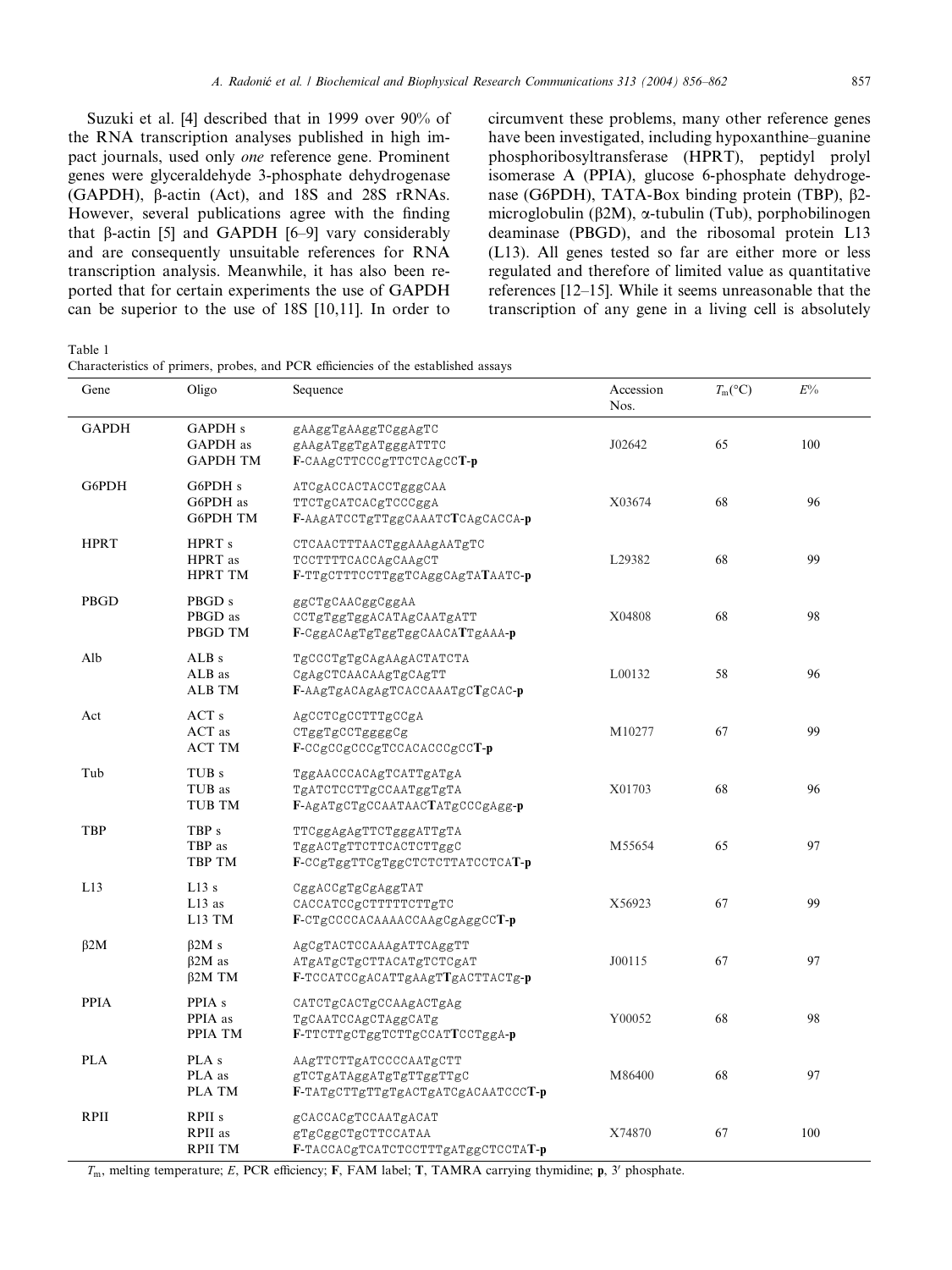resistant to cell cycle fluctuations or nutrient status, it is important to identify candidate genes that are at least minimally regulated during the individual experiment allowing the accuracy of RNA transcription analysis that real-time PCR offers. Therefore, in the present study, we systematically compared a wide variety of potential reference genes by quantitative, TaqManbased, real-time PCR. We compared 13 PCR assays for specific quantification of candidate reference genes, which fall roughly into four different groups: (i) structure-related genes: Act [16], L13, and Tub; (ii) metabolism-related genes: HPRT, PBGD, GAPDH, G6PDH, and phospholipase A2 (PLA); and (iii) transcriptionrelated genes: TBP and RNA polymerase II (RPII), and finally the genes which do not clearly categorise into one of these groupings including albumin (Alb),  $\beta$ 2M, and PPIA. We used the TaqMan technique to determine and compare the mRNA transcription profiles of the respective genes in 16 different tissues. In addition, we compared the RNA transcription level of the potential reference genes in response to stimulation by 12-O-tetradecanoylphorbol 13-acetate (TPA) and ionomycin, both known as mitogens.

#### Materials and methods

Human cDNA. The human cDNA used in this study was obtained as Human MTC Panels I and II (BD Biosciences Clontech, Heidelberg, Germany). The tissue cDNA samples from Clontech were normalised to 0.2 ng/ll and diluted 1:20 prior to use. cDNA of CCRF-HSB-2 cells was produced as described below.

Extraction of RNA. Total RNA from  $1 \times 10^6$  CCRF-HSB-2 cells was prepared using the QIAamp RNA Blood Mini Kit and RNase-free DNase set (Qiagen, Hilden, Germany) according to the manufacturer's recommendations for cultured cells. Briefly, the RNA of lysed cells was adsorbed to a silica matrix, DNase treated, and washed and eluted with 30 µl RNase-free water by centrifugation. RNA was free of genomic DNA as determined by PCR.

cDNA synthesis. cDNA was produced using the ThermoScript RT-PCR System (Invitrogen, Karlsruhe, Germany) according to the manufacturer's recommendations for  $oligo(dT)<sub>20</sub>$  primed cDNA-synthesis. cDNA synthesis was performed on  $1 \mu$ g RNA, at 60 °C. Finally, cDNA was diluted 1:5 prior use in QPCR.

Cell culture. CCRF-HSB-2 were cultured in suspension in RPMI 1640 medium containing 10% heat-inactivated fetal calf serum and antibiotics. The cell concentration was adjusted to  $1 \times 10^6$  cells/ml every 2–3 days. Cells were maintained at 37 °C in 5%  $\text{CO}_2$ . The cultures were free of mycoplasma, as determined by qualitative PCR [17].

CCRF-HSB-2 cell treatment. The  $1 \times 10^6$  CCRF-HSB-2 cells were re-suspended and incubated at 37 °C, 5%  $CO_2$  in 1 ml RPMI 1640 supplemented with 10% heat-inactivated fetal calf serum (both Invitrogen, Karlsruhe, Germany) in 24-well tissue culture plates (Falcon Becton– Dickinson Labware). The  $1 \times 10^6$  cells were treated with 0.25 µl TPA (100 ng/ml in PBS) and 1  $\mu$ l ionomycin (1  $\mu$ M in PBS). Untreated cells were used as control. For kinetic studies,  $1 \times 10^6$  cells were harvested at several time points (0, 6, 12, and 24 h) and RNA was extracted. The RNA transcription level of putative reference genes was determined by quantitative real-time PCR as described below. Experiments were performed in triplicate on three different days by the same person.

Selection of primers and probes. Primers and TaqMan probes were selected to bind specifically to human cDNA. The sequences of primers

and TaqMan probes, the GenBank Accession numbers as well as the localisation for each PCR assay are shown in Table 1. The TaqMan probes were 5'-labelled with the reporter fluorescent dye FAM (6-carboxy-fluorescein) and carry the quencher dye TAMRA (6-carboxy-tetramethyl-rhodamine), attached to a linker-arm modified nucleotide near the  $3'$  end. Probe extension during PCR was blocked by a  $3'$  phosphate.

Quantitative TaqMan PCR. PCR was performed in a Perkin–Elmer 7700 Sequence Detection System in 96-well microtitre plates using a final volume of  $25 \mu$ . Optimum reaction conditions were obtained with  $2.5 \mu$ l of  $10 \times PCR$  buffer (200 mM Tris–HCl, pH 8.4, 500 mM KCl), 4.5 mM  $MgCl<sub>2</sub>$ , 1.0 mM dNTP, 0.5 U Platinum Taq DNA polymerase (Invitrogen, Karlsruhe, Germany), 200 nM specific sense primer(s), 200 nM specific antisense primer (as), 120 nM specific probe (TM), and 1μM ROX (6-carboxy-X-rhodamine). Finally, 2μl template cDNA was added to the reaction mixture. Amplifications were performed starting with a 3 min template denaturation step at  $94^{\circ}$ C, followed by 45 cycles of denaturation at  $94^{\circ}$ C for 20s and combined primer annealing/extension at the gene specific primer temperature for 30 s (see Table 1). Fluorescence increase of FAM was automatically measured during PCR. Quantitative real-time PCR detection of IL-2 was performed as described above using the primers and TaqMan probe described elsewhere [18].

All samples were amplified in triplicate and the mean was obtained for further calculations.  $C_T$  values of 45 were excluded from further mathematical calculations, because 45 represents no quantitative information of the RNA amount, but only the end of the PCR run.

## **Results**

#### QPCR efficiency and intra- and inter-assay variability

To compare the different RNA transcription levels the  $C_T$  values were compared directly. The  $C_T$  is defined as the number of cycles needed for the fluorescence signal to reach a specific threshold level of detection and is inversely correlated with the amount of template nucleic acid present in the reaction [19]. To ensure comparability between the 14 (13 reference genes + interleukin-2) QPCR assays, we first determined the PCR efficiency of each individual assay by measuring serial dilutions of 100 ng cDNA from CCRF-HSB-2 cells in triplicate [20]. Interassay variation was investigated in three independent runs performed on three consecutive days. Only  $C_T$  values <40 were used for calculation of the PCR efficiency from the given slope in SDS 1.6.3 software according to the equation: PCR efficiency =  $(10^{[-1/\text{slope}]} - 1) \times 100$ . All PCRs displayed an efficiency between 96% and 100%.

Intra-assay variation was  $\langle 1.6\%$  and inter-assay variation <2.4% for all assays.

## RNA transcription levels of putative reference genes in various tissues

Quantitative real-time PCR was used to measure the RNA transcription level of various housekeeping genes in 16 different human tissues: heart, brain, placenta, lung, liver, skeletal muscle, kidney, pancreas, spleen, thymus, prostate, testis, ovary, small intestine, colon, and peripheral blood leukocytes (PBL). To compare the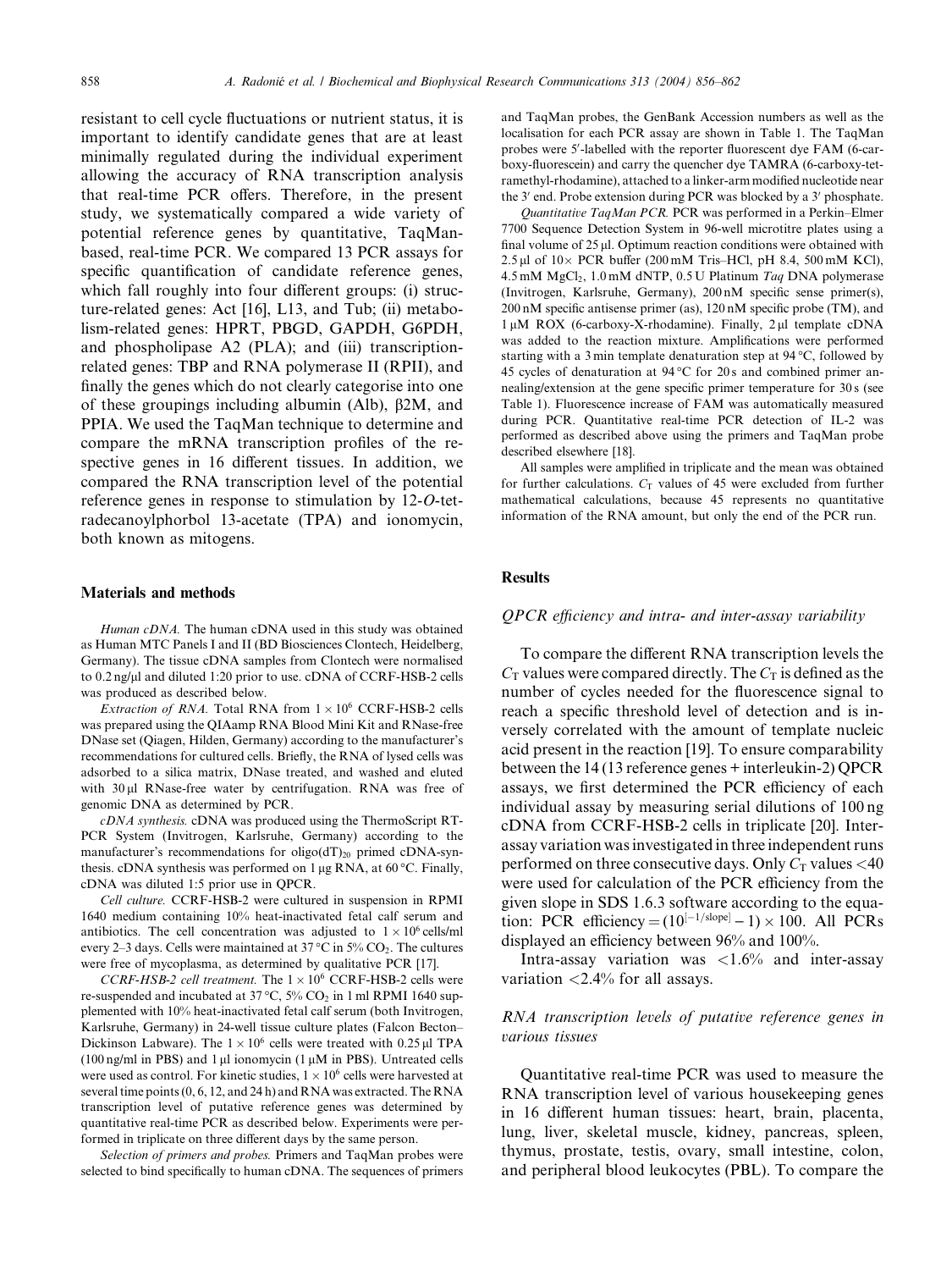different RNA transcription levels the  $C<sub>T</sub>$  values were compared directly. The  $C<sub>T</sub>$  is defined as the number of cycles needed for the fluorescence to reach a specific threshold level of detection and is inversely correlated with the amount of template nucleic acid present in the reaction [19]. To ensure comparability between the 13 PCR assays, we first determined the PCR efficiency of each individual assay as described elsewhere [21]. All PCRs displayed an efficiency of >95%, when performed with dilutions (1:5, 1:50, 1:500, 1:5000, and 1:50,000) of cDNA from CCRF-HSB-2 cells. Only  $C_T$  values <40 were used for calculation of the PCR efficiency.

To evaluate the stability of candidate RNA transcription, the RNA transcription levels over all tissues were measured (Fig. 1). In general, the results from gene analysis could be divided into two groups: group A with high RNA transcription levels (median  $C_T < 30$ ) and group B with low RNA transcription levels (median  $C_T > 30$ ). The group A genes included the following genes listed in the order of their RNA transcription levels: L13, GAPDH, Tub, Act,  $\beta$ 2M, PPIA, and PLA. Group B comprises the genes: Alb, TBP, PBGD, RPII, G6PDH, and HPRT. Genes in group A showed a lower mean RNA transcription range (6.6) compared to group B genes (range  $= 9.1$ ). The range was defined as the difference between the lowest RNA transcription (high  $C_T$  value) and the highest RNA transcription (low  $C<sub>T</sub>$  value) in all tissues, based on the same amount of cDNA used in the PCR.

The lowest RNA transcription range of an individual gene, which is a good indicator of constant RNA transcription over all tissues, could be observed for the TBP gene (range  $= 3.4$ ) followed by RPII (range  $= 4.0$ ) and Tub (range  $=$  4.9). It should be noted that TBP and RPII are located in the low RNA transcription level group. Usually, variation is inversely proportional to the amplified target amount. Moreover, it should be noted that TBP displays only a low RNA transcription range, when the TBP negative colon tissue was excluded from range calculations. The highest RNA transcription range was recorded for Alb (19.2) followed by HPRT (range  $= 10.3$ ) and PBGD (range  $= 9.1$ ) gene.

The RNA transcription profiles of the 13 genes for every individual tissue are shown in Fig. 2. As expected, the RNA transcription level varied among the tissues. The most prominent variation was found in the RNA transcription level of Alb. Although it is most highly expressed in liver tissue ( $C_T = 18.2$ ), it is undetectable in colon tissue. The HPRT gene generally shows low level RNA transcription and cannot be detected in prostate, testis, ovary, small intestine, colon, PBL, and skeletal muscle. In general, we found that some genes are highly expressed in nearly all tissues, whereas other genes are only expressed at low levels or not detectable in most tissue probes. GAPDH and L13 are highly expressed genes. L13 is the most highly expressed gene in eight tissues and GAPDH is the most highly expressed gene in six tissues. In the two remaining tissues Act and Alb show the highest RNA transcription level. Act is also high expressed in all tissues, whereas Alb is high expressed only in liver tissue and only weakly expressed in all other tissues.



Fig. 1. The RNA transcription of the tested reference genes in absolute  $C_T$  values over all tissue probes is shown. Grey bars indicate the 25/75 percentiles, whisker caps indicate the 10/90 percentiles, the line marks the median, and all outliers are indicated by dots. Values of  $C_T = 45$  are excluded.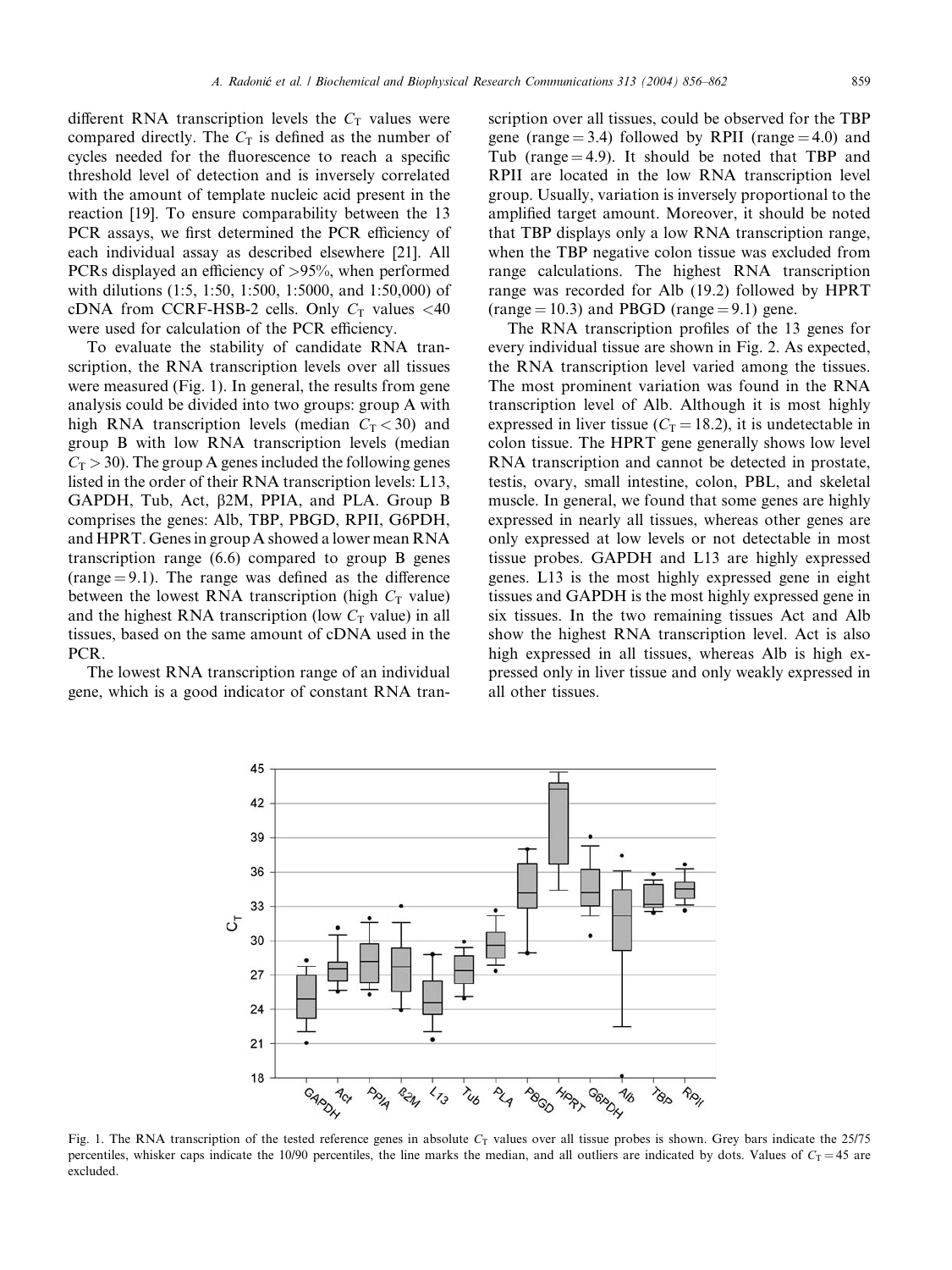

Fig. 2. RNA transcription levels of putative reference genes, presented as absolute  $C_T$  values in different tissues. Genes with a  $C_T \ge 45$  are not detectable.

#### Stability of RNA transcription following stimulation

To investigate the stability of the housekeeping gene transcription under experimental conditions, levels were compared to IL-2 RNA transcription. We treated the T-cell line CCRF-HSB-2 with TPA and ionomycin. While IL-2 RNA transcription was not detectable in untreated cells, under TPA and ionomycin treatment it reached its maximum at 6h after stimulation ( $C_T = 17.8$ ) decreasing thereafter to a value



Fig. 3. The  $\Delta \Delta C_T$  for each putative reference gene is indicated. The  $\Delta\Delta C_{\text{T}}$  is calculated from the changes in IL-2 RNA transcription induced by TPA and ionomycin treatment between 6 and 24 h normalised to RNA transcription changes in untreated cells.

of  $C_T = 25.8$  at 24 h. To compare the RNA transcription of housekeeping genes with IL-2 we first calculated the  $\Delta C_T$  between the  $C_T$  values at 6 and 24 h from TPA and ionomycin treated (t) and untreated (ut) cells:

$$
\Delta C_{\text{T}}(\text{t}) = C_{\text{T}}(\text{t 6h}) - C_{\text{T}}(\text{t 24h}) \text{ and}
$$

$$
\Delta C_{\text{T}}(\text{ut}) = C_{\text{T}}(\text{ut 6h}) - C_{\text{T}}(\text{ut 24h}).
$$

In the second step we subtracted changes in RNA transcription in untreated samples from the changes in stimulated samples to obtain the  $\Delta \Delta C_T$ :

$$
\Delta \Delta C_{\rm T} = \Delta C_{\rm T}(\rm t) - \Delta C_{\rm T}(\rm ut).
$$

 $\Delta \Delta C_{\text{T}}$  indicates the changes in RNA transcription caused by TPA and ionomycin treatment between 6 and 24 h normalised to RNA transcription changes in the untreated cells. A high  $\Delta \Delta C_T$  value, if negative or positive, indicates significant changes in the RNA transcription level of the tested gene. A positive  $\Delta \Delta C_T$  value indicates downregulation of the RNA transcription, whereas a negative  $\Delta \Delta C_T$  indicates an upregulation of the gene's transcription following TPA and ionomycin treatment. The calculated  $\Delta \Delta C_T$  values for the 13 tested reference genes are shown in Fig. 3.

Following stimulation with TPA and ionomycin, the RNA transcription of Act, PLA, and GAPDH was highly regulated in CCRF-HSB-2 cells. There was almost no regulation of G6PDH and RPII RNA transcription.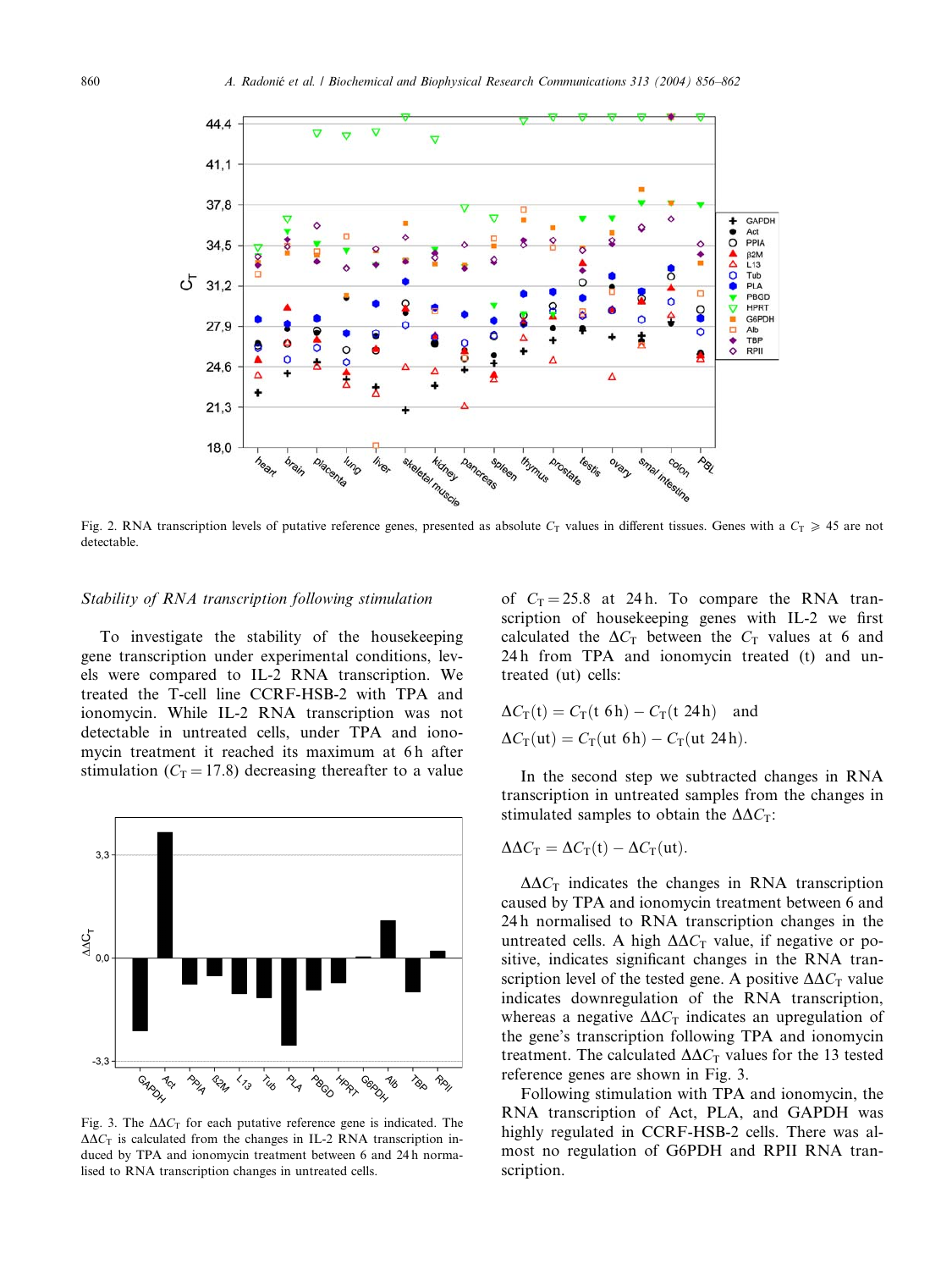## **Discussion**

The optimal reference gene for mRNA transcription studies using quantitative real-time PCR should pass through all steps of analysis in an identical manner to the gene to be quantified. For that reason, it is necessary to correlate the RNA transcription level of the respective gene to a reference gene. The "ideal" reference should be constantly transcribed in all cell types and tissues. Moreover, its RNA transcription level should not be regulated by internal or external influences, at least no more than the general variation of mRNA synthesis. In this study, both aspects, the prevalence of the gene in all tissues and the resistance to regulative factors, were examined in a quantitative manner. To clarify the first aspect we have measured the RNA transcription levels of 13 potential reference genes in 16 different tissues and calculated their degree in difference of RNA transcription. Our results show that the level of RNA transcription varies greatly in different tissues and that in some tissues certain reference genes could not be detected at all, e.g., HPRT. Alb, which showed the highest RNA transcription level in liver, the main synthesis organ for albumin, was not detectable in colon tissue. Therefore, both targets are of limited value as reference genes for general use. The TBP gene, which could not be found in colon tissue, showed the lowest range of RNA transcription over all other tissues. However, it has been reported previously that TBP is a highly regulated gene when comparing normal and tumor tissues from breast cancer biopsies [15]. Nevertheless, the RPII gene can be detected in all tissues and also shows a low variation in transcription across the tissues analysed.

To address the question of reference gene regulation under conditions of mitogenic stimulation in vitro, we measured their level of transcription in CCRF-HSB-2 cells following TPA and ionomycin treatment and compared these data to the RNA transcription level of the IL-2 gene. It has been shown previously that TPA and ionomycin significantly stimulate the IL-2 gene RNA transcription in T-cells during the first 6–24 h. The transcription of IL-2 was used as a surrogate marker for the general gene transcription activity of the cell. A useful reference gene should maintain a constant RNA transcription level compared to the variable IL-2 RNA transcription. Our results document that classical reference genes including Act and GAPDH, and also PLA, are clearly regulated by mitogen stimulation, which mirrors the cellular activation occurring during many experimental situations. Consequently, the results of IL-2 RNA transcription could vary 100-fold when either normalised to Act or PLA, respectively. This can lead to dramatic misinterpretation of RNA transcription levels, especially for low abundance gene transcripts.

However, the genes G6PDH and RPII were not regulated in this experimental setting. Although if we

| Table 2                                   |  |  |
|-------------------------------------------|--|--|
| Rating of tested putative reference genes |  |  |

| Not detected |
|--------------|
|              |
|              |
|              |
|              |
|              |
|              |
|              |
|              |
|              |
|              |
|              |
|              |
|              |
|              |

 $\Delta \Delta C_T$  is calculated from the differences in IL-2 RNA transcription caused by TPA and ionomycin treatment between 6 and 24 h freed from RNA transcription changes in untreated cells.  $\leq 0, 5 = ++$ ;  $> 0$ ;  $5 \le 1 = +$ ; and  $> 1 \le 2 = \emptyset$ ; 2 > = -. Range (10/90 percentile) of  $C_T$ over 16 different tissues.  $\leq 3 = ++; > 3 \leq 4, 5 = +; > 4, 5 \leq 6 = \emptyset; 6 >$  $=$  -. Not detected in tested tissues.

cannot exclude that in other experimental settings G6PDH and RPII may be regulated, we assume that genes resistant to TPA and ionomycin treatment are only rarely affected in further experimental settings.

Regarding the first requirement for a generally useful reference gene, the equal RNA transcription in different tissues, RPII is the gene of choice. The second requirement, stable RNA transcription level under stimulation, is only met by G6PDH and RPII. Summing up, by ranking the tested genes (Table 2), RPII is the best choice for a reference gene when using quantitative real-time PCR for RNA transcription analysis. It is the only gene that can be detected in all tissues, remains continuously expressed over the 16 measured tissues, and shows minimal changes in RNA transcription under TPA and ionomycin treatment of CCRF-HSB-2. Moreover, RPII mRNA encodes the main enzyme in mRNA transcription. So RPII mRNA is a part of a self-regulating cycle and its protein is involved in the mRNA synthesis of several cellular mRNAs. This great advantage of RPII on the one hand pinpoints to the disadvantage of ribosomal RNA genes as references, e.g., 18S rRNA. 18S rRNA is often used as a reference and has been described as a preferable control [13,14,22,23], although it has been shown to be regulated in other studies [11,24]. From our viewpoint it is an unsuitable reference gene because its transcription is carried out by RNA polymerase I. Therefore, the regulation of rRNA synthesis is independent from synthesis of mRNA, which is carried out by RNA polymerase II. For accurate quantification by realtime RT-PCR it is important to choose a reference target, whose transcription, in general, is regulated to the same extent. Moreover, rRNA cannot be used as a reference gene in experiments where only an oligo(dT) reverse transcription reaction is carried out or only mRNA is